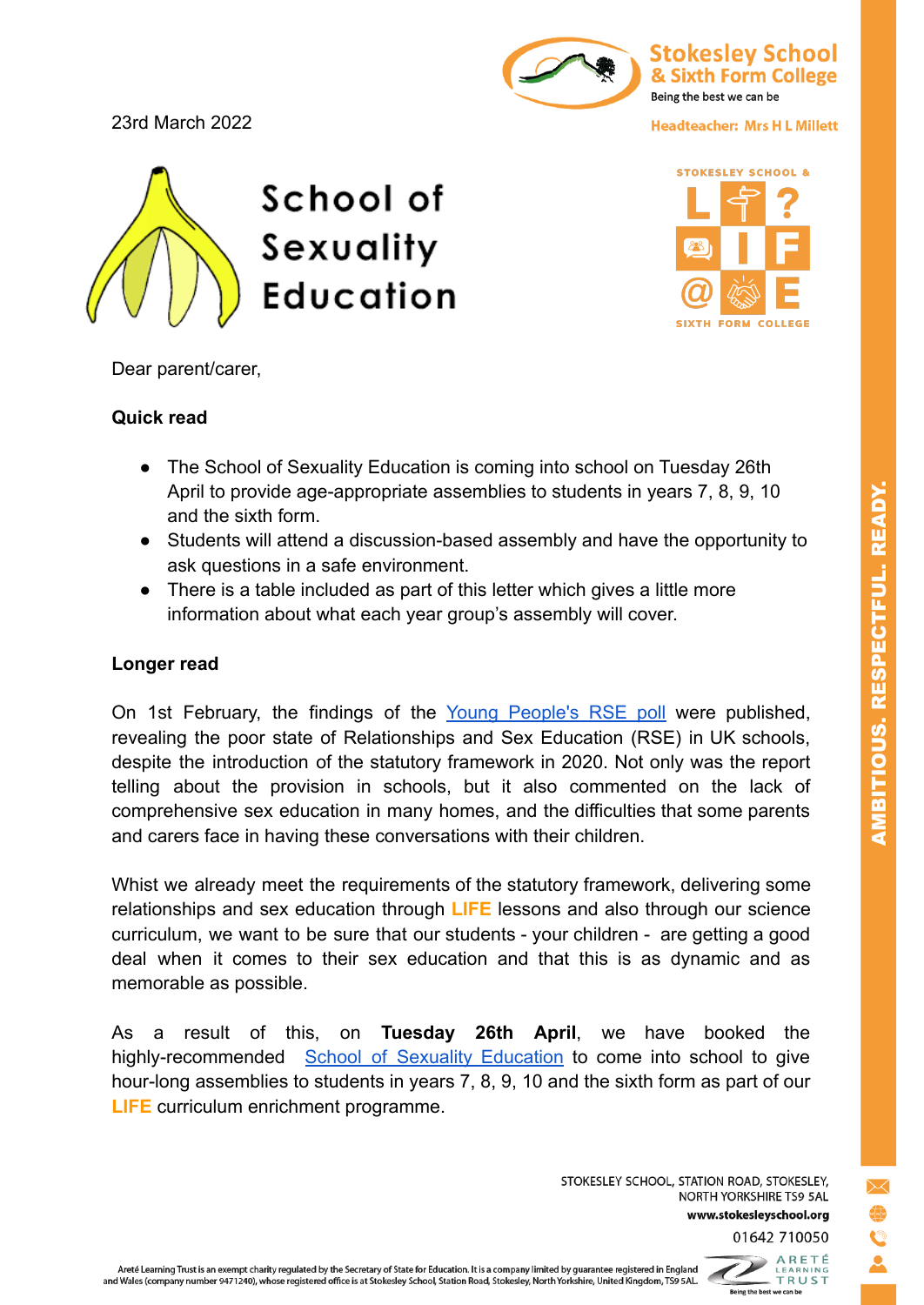

On this day, students will attend an hour-long, age-appropriate assembly about one element of RSE. They will listen, discuss, and will also have the opportunity - should they wish - to ask questions. Assemblies will take place in the main hall and students will be accompanied by their class teachers, as well as the two facilitators delivering the session.

We appreciate that, for many of you, it's important that you know and understand what information is given to your children in sessions such as these, not least so that you can build on these discussions at home should you so wish. Please find below a brief outline of what will be discussed in each of these sessions.

| Year           | <b>Title</b>                                | <b>Outline of session</b>                                                                                                                                                                                                                                              |
|----------------|---------------------------------------------|------------------------------------------------------------------------------------------------------------------------------------------------------------------------------------------------------------------------------------------------------------------------|
| $\overline{7}$ | Anatomy and<br>puberty                      | What is Puberty? How does the body change as we<br>$\bullet$<br>get older?<br>Scientific names for the genitals and parts of the<br>body<br>Periods and how to manage them<br>$\bullet$<br>How to manage our moods as they change, and<br>$\bullet$<br>getting support |
| 8              | <b>Identity</b>                             | What is Identity? What different things make us up?<br>What is gender and sexuality? What does it mean to<br>$\bullet$<br>be LGBTOIA+?<br>How to be supportive allies to the LGBTQ+<br>$\bullet$<br>community<br>How to get support and access community<br>$\bullet$  |
| 9              | <b>Reproductive</b><br>and sexual<br>health | What is sex? an inclusive definition<br>Contraception VS Protection: what different options<br>$\bullet$<br>are available<br>STIs and getting tested<br>$\bullet$<br>How Contraceptives work and a condom<br>$\bullet$<br>demonstration                                |

STOKESLEY SCHOOL, STATION ROAD, STOKESLEY, NORTH YORKSHIRE TS9 5AL www.stokesleyschool.org



ARETÉ<br>LEARNING<br>- TRUST D Being the best we can be

Areté Learning Trust is an exempt charity regulated by the Secretary of State for Education. It is a company limited by guarantee registered in England Areté Learning Trust is an exempt charity regulated by the Secretary of State for Education. It is a company limited by guarantee registered in England<br>and Wales (company number 9471240), whose registered office is at Stok